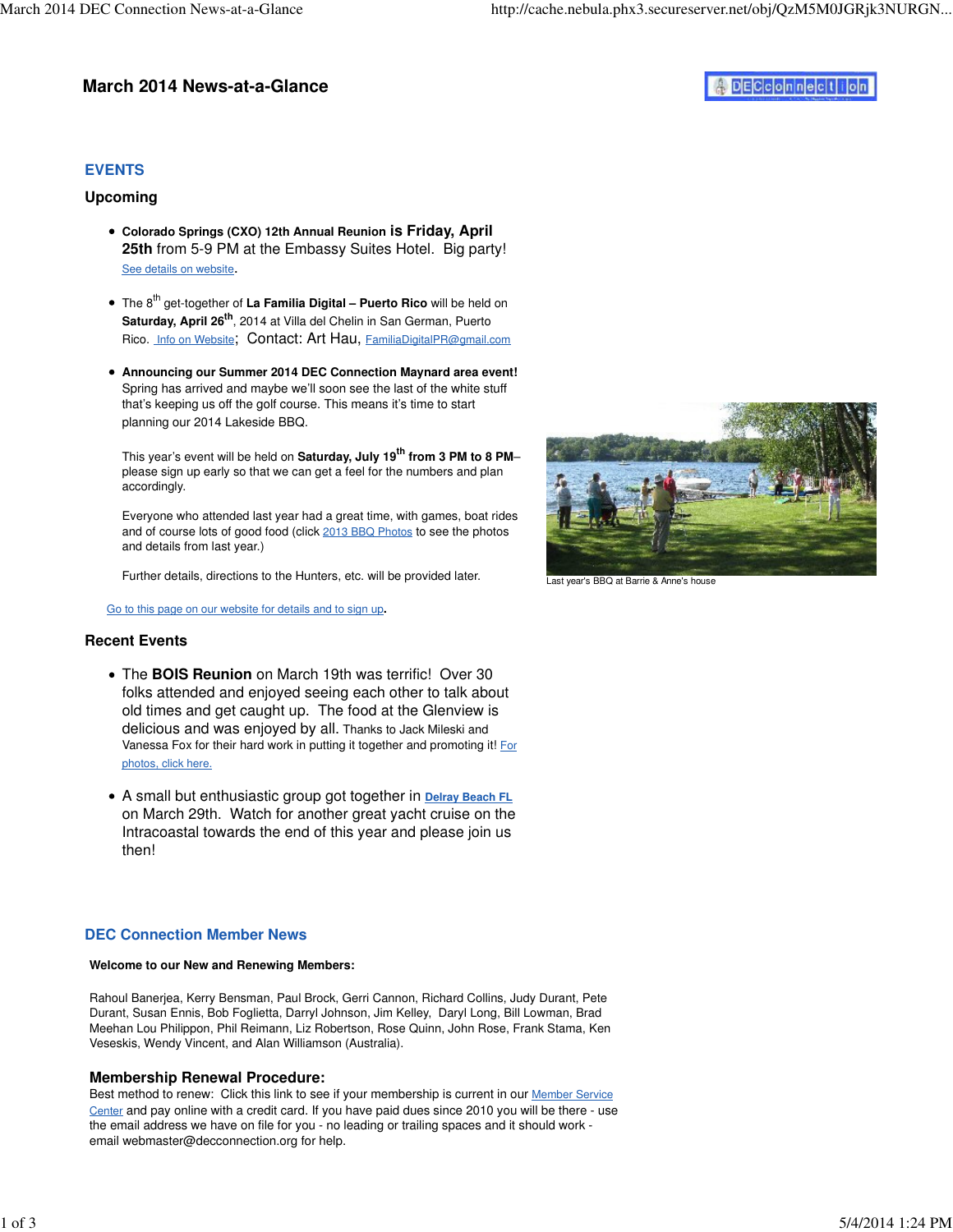- You can also join us (or renew) at [www.decconnection.org/join.htm](http://www.decconnection.org/join.htm)
- You can also send a check to The DEC Connection, c/o Bob Moore, 28 Fernglade Rd., Burlington MA 01803. \$10 for 1 year, \$25 for 3 years.
- If you prefer to use your PayPal account directly (not via our website), use our payment address: [registrations@decconnection.org - p](mailto:registrations@decconnection.org)lease do NOT use any of the Board members' personal email addresses.

**Staying on our email list:** Our newsletter contact manager removes names if the recipient mail server sends a rejection notice. If you haven't received DEC Connection's News-at-a-Glance in a while, or you changed your email address, re-register for our free e-news at: [www.decconnection.org/mail.htm](http://www.decconnection.org/mail.htm)

**DEC Connection Member NewsBytes**: send yours to: [webmaster@decconnection.org](mailto:webmaster@decconnection.org). See our new NewsByte archive page.

**Frank Stama** is presently an independent financial advisor and partner in Northeastern Wealth Management with offices in Bedford, NH. His firm specializes in Retirement Planning, Business succession, and Wealth Management. Frank is still an avid golfer and lives in Amherst with his wife Shelley (formerly Shelley Tinnon). [frank@nenwm.com](mailto:frank@nenwm.com)

### **Sad News Department**

- Our sincere condolences to family and friends of CXO employee **Wanda Lea Russell** who passed away on February 28, 2014.
- Also in organizing the BOIS reunion we were saddened to learn of the loss of **Craig Zamzow** on August 31, 2013.

Details are on our Memorials Page

### **Website Updates**

- Know someone who is leaving HP? Please pass the word to anyone leaving HP to use the HP Alumni Association's "ASAP Checklist" immediately. It has advice and mutual help -- developed by HPAA members -- on the many things you have to do before you lose access to HP's internal systems. Thanks to Curt Gowan for this posting. Go to [http://www.hpalumni.org/asap \(H](http://www.hpalumni.org/asap)PAA membership not required.)
- The PBS video of the documentary about Ken and the history of DEC, Digital\_Man/Digital\_World, is available online (\$25+s/h) from the PBS store: <http://www.shoppbs.org/product/index.jsp?productId=13315614> It's a wonderful hour-long nostalgia trip. Enjoy! For those who prefer to watch on their computers, the free version is: <http://video.wfyi.org/video> /2282149336/
- Use your **MEMBER SERVICE CENTER**! Use the gold Member Login button if you have paid dues since 2010. There are queries to find members in your area, and forms to submit to update your profile, send your news, DEC stories, and business listings for our public online yellow pages. You can check your dues status and renew your membership online. You can email a small photo for your profile, access or request membership in our LinkedIn Group, and send info for articles such as Featured Entrepreneur.
- DEC Stories submitted by our members and readers We always collect your unusual, humorous or just favorite DEC stories. Email them to [webmaster@decconnection.org](mailto:webmaster@decconnection.org). Click on this link to enjoy.
- Featured Member Entrepreneur Email webmaster with details 2-3 paragraphs about your business and your photo.
- If you are a member you are entitled to join our Linked In DECconnection Group. Request from within LinkedIn to be added or email webmaster.